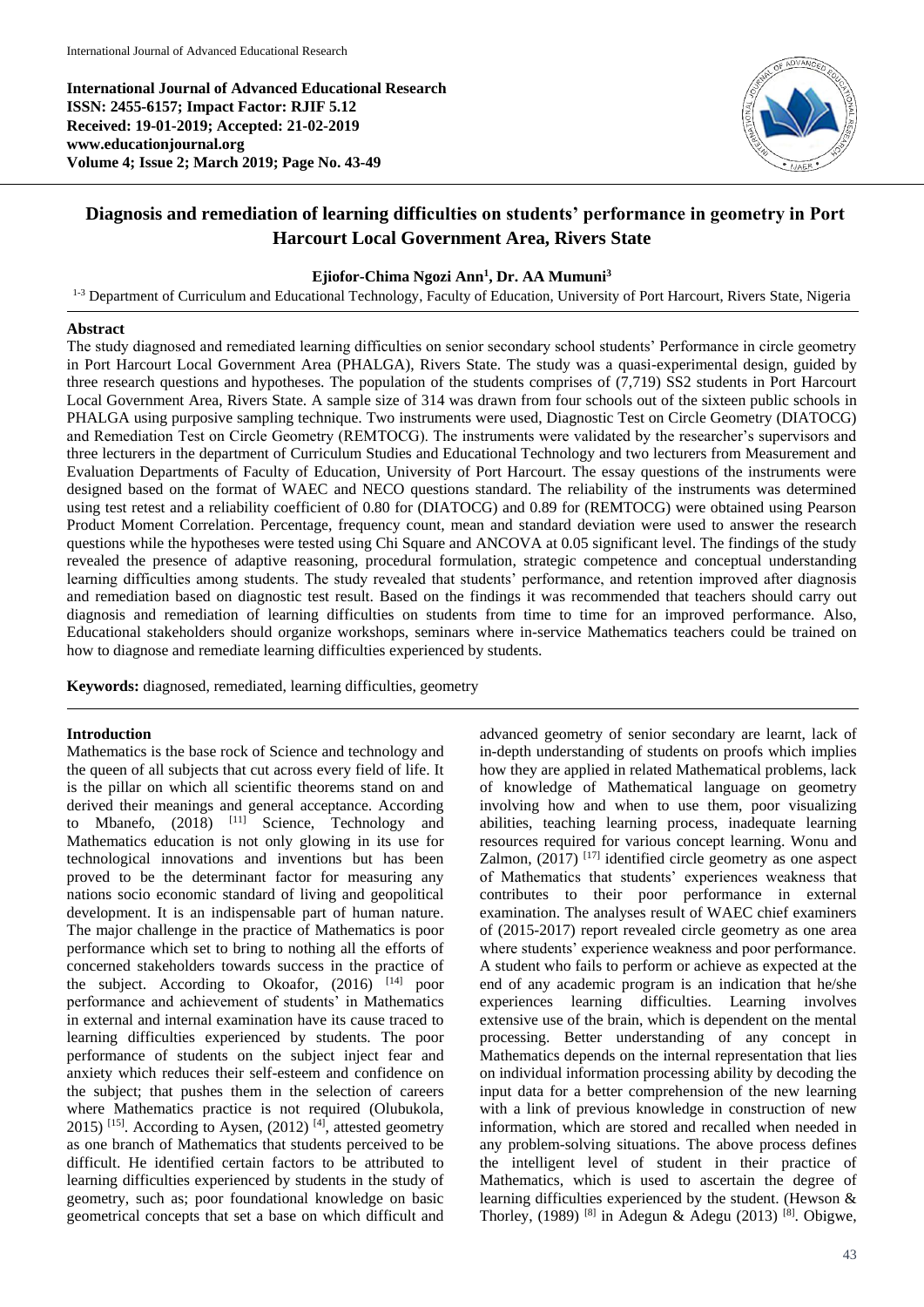2016, defined Learning difficulties as an indication of deficiency which tend to restrict a student from achieving set educational goals on a particular subject domain or general; clearly observed in their performance in both internal and external examination. Students with learning difficulties are academically sick, therefore, requires diagnosis and remediation for improvement.

Diagnosing is a medical word meaning identification of nature and causes of an illness/sickness. It works together with remediation (treatment) meaning to improve or correct a deficiency or problem. According to Tall and Razali,  $(2014)$  <sup>[18]</sup> defined diagnosis of learning difficulties as a systematic analysis and assessment of the types, causes and extent of learning difficulties experienced by student in a specific area of a subject. According to Uma,  $(2016)$ <sup>[21]</sup> he, described remediation of learning difficulties as a planned action employed in correcting academic defects by nullifying negative learning behaviours for a positive one. It is an act of providing the students with their academic needs in order to make progress. Remediation involves the designing of an instructional package that will assist students in attainment of expected proficiency in particular subject.

Remediation of learning difficulties is a common practice in the educational world but the process seems not to give a desirable outcome because teachers remediate without diagnosis which is likely to a doctor treating a patient without knowledge of the type of sickness and the extent of damage caused by the sickness. The researcher tried to relate the study to modern medical practice of treatment of ailment based on diagnostic test result, the study intends to identify the effectiveness of diagnosis and remediation based on diagnostic test result.

# **Statement of the Problem**

The aim of Mathematics education is to achieve its set goals. The expected academic success in Mathematics has turned into a mirage. It is obvious that there are obstacles that prevent the actualization of its success. The achievement of the desired success requires the elimination of the obstacles. The inability of learners to achieve as expected in Mathematics showed that they are experiencing difficulties. The cause of poor performance can be attributed to factors like; nature of the subject, curriculum design, teaching method, quality of teachers, lack of learning resources and student characteristics. (Umar Sa'ad Abba & Abdullahi,  $(2014)$ <sup>[22]</sup>. Wonu and Zalmon,  $(2017)$ <sup>[17]</sup> attributed learning difficulties experienced by students as the major causes of massive failure in Mathematics. Therefore, the major focus should be how to identify the learning difficulties and ways of remediation for improved performance.

The researcher in her years of experience as a teacher, observed that many teachers remediate learning difficulties without diagnosis of types and nature experienced by students thereby, producing ineffective outcome.

#### **Objectives of the Study**

#### **The study specifically intends to**

- 1. Ascertain the presence and proportion of learning difficulties exhibited by students in circle geometry before and after remediation.
- 2. Determine the performance of students diagnosed and exposed to remediation package designed based on

diagnostic test result and those diagnosed but exposed to remediation package not designed based on diagnostic test result.

3. Determine the retentiveness of students on circle geometry diagnosed and remediated using designed package based on diagnostic test result.

# **Research Questions**

#### **The following research questions guided the study**

- 1. What are the proportions and types of learning difficulties exhibited by students on circle geometry before and after remediation?
- 2. What are the mean performance score of students diagnosed and exposed to remediation package designed based on diagnostic test result and those diagnosed but exposed to remediation package not designed based on diagnostic test result?
- 3. How does diagnosis and remediation of students learning difficulties on circle geometry based on diagnostic test result affects their retentiveness?

#### **Hypotheses**

The following hypotheses were tested at 0.05 alpha level.

- **Ho1:** There is no significant difference in the types and proportions of learning difficulties exhibited by students on circle geometry before and after remediation.
- **Ho2:** There is no significant difference between the performance of students diagnosed and exposed to remediation package designed based on diagnostic test result and those diagnosed exposed to remediation package not designed based on diagnostic test result.
- **Ho3:** There is no significant difference in the retentiveness of students on circle geometry after diagnosis and remediation based on diagnostic test result.

#### **Methodology**

The design of the study was quasi experimental. The population of the study was (7,719) consists of all public senior secondary schools two in Port Harcourt Local Government Area of Rivers state. The sample size for the study consists of 314 students. The instrument used were Diagnostic Test on Circle Geometry (DIATOCG) and Remediation Test on Circle Geometry (REMTOCG). They are essay questions. The instruments were validated for content and face validity. The Reliability coefficient of the instruments was determined using test retest; Pearson Product Moment Correlation was used to calculate reliability coefficient of 0.80 for diagnostic instrument while a reliability coefficient of 0.89 was calculated for remediation instrument. A pre-test was administered to the students for diagnoses of presence and types of learning difficulties experienced. The test scripts were marked based on WASSCE marking scheme for essay using the six-step formula and Maths Etiquette. The marking scheme had each question subdivided into; Procedural Formulation (PF) students' ability to use the correct method at any stage of the solution; Strategic Competence (SC) for accurate answer following a correct method/procedure; and independent accuracy marks not proceeded by procedure as Adaptive Reasoning (AR). Total score representing Conceptual Understanding (CU) for each question is made up of scores; AR  $(20\%)$  + PF  $(40\%)$  + SC  $(40\%)$  = CU  $(100\%)$ . The cut off means are; for  $AR = 10$ ,  $PF = 20$ ,  $SC = 20$  and  $CU = 50$ ,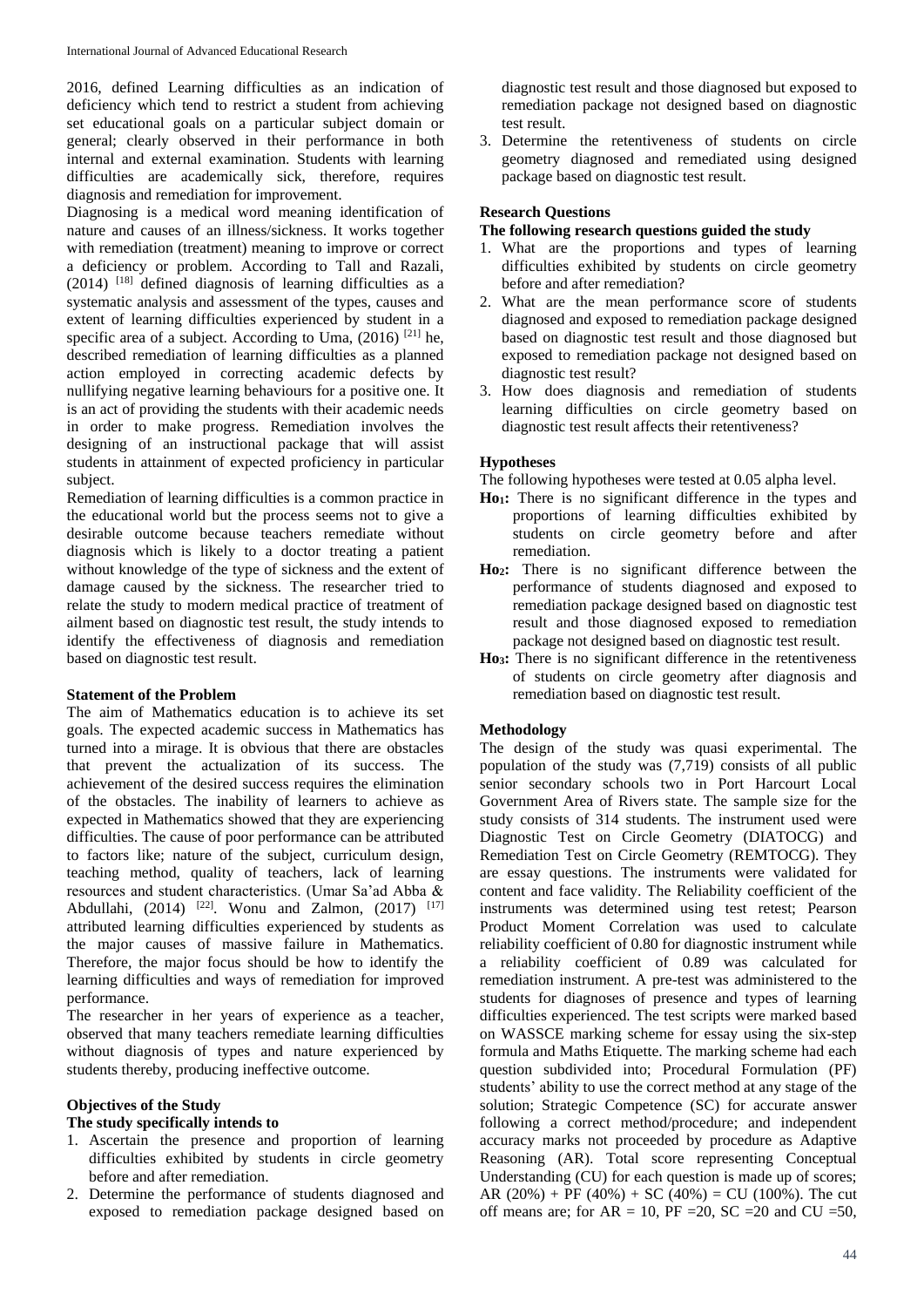scores below (B) cut off means; AR(B10), PF(B20), SC(B20) and CU(B50) indicates presence of learning difficulties on each type. Therefore, students with scores below 50% experiences learning difficulties in conceptual understanding, procedural formulation, strategic understanding, procedural formulation, strategic competency and adaptive reasoning. Students with scores above 50% indicates absence of learning difficulties. After three weeks of intensive learning using various remediation package for the groups. The experimental group remediation package was designed based on diagnostic test result while the remediation package of control group was not designed based on diagnostic test result. A post-test (REMTOCG) was administered to the students of both groups immediately after remediation. A post post-test was

administered after two weeks; scores were recorded. The remediation package of the experimental group comprises of laboratory method, collaboration and problem base strategies while remediation of the control group was induction strategy. Data collected were analysed, percentage, frequency count, mean and standard deviation were used to answer the research questions while the hypotheses were tested at 0.05 significant level using Chi square and Analysis of Covariance (ANCOVA)

## **Results and Discussions**

**Research Question one:** What are the proportions and types of learning difficulties exhibited by students on circle geometry before and after remediation?

**Table 1:** Percentage and frequency count of types of learning difficulties exhibited by students before remediation.

| <b>Experimental Group</b>                     | <b>Control Group</b> |                         |                |           |       |                |  |
|-----------------------------------------------|----------------------|-------------------------|----------------|-----------|-------|----------------|--|
| <b>Pretest (Before)</b>                       |                      | <b>Pretest (Before)</b> |                |           |       |                |  |
| <b>Learning Difficulties (LD)</b>             | n(167)               | (9/0)                   | <b>Remark</b>  | N(147)    | (9/0) | <b>Remark</b>  |  |
| Adaptive Reasoning (AR). Scores below 10      | Freq. 123            | 74                      | Presence of LD | Freq.116  | 79    | Presence of LD |  |
| Scores up to 10                               | 44                   | 26                      |                | 31        | 21    |                |  |
| Procedural Formulation (PF) Scores below 20   | 125                  | 75                      | Presence of LD | 118       | 80    | Presence of LD |  |
| Scores up to 20                               | 42                   | 25                      |                | 29        | 20    |                |  |
| Strategic Competence (SC) Scores below 20     | 125                  | 75                      | Presence of LD | 82<br>121 |       |                |  |
| Scores up to 20                               | 42                   | 25                      |                | 26        | 18    | Presence of LD |  |
| Conceptual Understanding (CU) Scores below 50 | 133                  | 80                      |                | 121       | 82    |                |  |
| Scores up to 50                               | 34                   | 20                      | Presence of LD | 26        | 18    | Presence of LD |  |

If scores below cut off mean  $\% > 50$  and scores up to cut off mean  $\% < 50$  = Presence of Learning Difficulties (LD); of cut off mean (10) for AR, 20 for PF, 20 for SC and 50 for TS.

Table 1 experimental group pre-test result showed frequency count of scores below cut off mean and percentage of learning difficulties of adaptive reasoning difficulties AR as 123(74%), procedural formulation difficulties PF as 125(75%), strategic competence as 125(75%) SC and conceptual understanding CU as 133(80%) while for scores up to cut off mean frequency count and percentage for AR as  $44(26\%)$ , PF as  $42(25\%)$ , SC as 42(25%) and TS as 34(20%). The control group also showed frequency count of scores below cut off mean and percentage of learning difficulties of adaptive reasoning difficulties AR 116(79%), procedural formulation difficulties PF 118(80%), strategic competence SC 121(82%) and conceptual understanding CU 121(82%) while for scores up to cut off mean frequency count and percentage for AR as  $31(21\%)$ , PF as  $29(20\%)$ , SC as 26(18%) and TS as 26(18%). The result indicated presence of AR, PF, SC and CU learning difficulties for both groups since the percentage of scores below cut off mean are greater than 50% and up to cut off mean percentage scores are less than 50%.

Table 1.2: Percentage and frequency count of types of learning difficulties exhibited by students after remediation.

| <b>Expt. Group</b>                            | <b>Control Group</b> |    |               |                   |    |                |  |
|-----------------------------------------------|----------------------|----|---------------|-------------------|----|----------------|--|
| Posttest(after)                               | Posttest(after)      |    |               |                   |    |                |  |
| <b>Learning Difficulties (LD)</b>             | $N(167)$ (%)         |    | <b>Remark</b> | $N(147)$ (%)      |    | <b>Remarks</b> |  |
| Adaptive Reasoning (AR). Scores below 10      | Freq. $15$           | 9  | Absence of LD | Freq.52 $\mid$ 35 |    | Absence of LD  |  |
| Scores up to 10                               | 152                  | 91 |               | 95                | 65 |                |  |
| Procedural Formulation (PF) Scores below 20   | 14                   | 8  |               | 54                | 37 | Absence of LD  |  |
| Scores up to 20                               | 153                  | 92 | Absence of LD | 93                | 62 |                |  |
| Strategic Competence (SC) Scores below 20     | 14                   | 8  | Absence of LD | 58                | 40 | Absence of LD  |  |
| Scores up to 20                               | 153                  | 92 |               | 89                | 60 |                |  |
| Conceptual Understanding (CU) Scores below 50 | 10                   |    | Absence of LD | 42                | 29 | Absence of LD  |  |
| Scores up to 50                               | 157                  | 93 |               | 105               | 71 |                |  |

Scores below cut off mean  $%$  <50% and scores up to cut off mean  $%$  >50 = Absence of Learning Difficulties (LD) of cut off mean (10) for AR, 20 for PF, 20 for SC and 50 for TS.

Table 1.2 post test result of experimental group showed frequency count and percentage of students that scored up to the cut off mean of adaptive reasoning difficulties AR 152(91%), procedural formulation difficulties PF 153(92%), strategic competence 153(92%) SC and conceptual understanding CU 157(93%) while for scores below cut off mean frequency count and percentage for AR as 15(9%), PF as 14(8%), SC as 14(8%) and CU as 10(7%). The control

group also showed frequency count and percentage of students that scored up to the cut off mean of adaptive reasoning difficulties AR 95(65%), procedural formulation difficulties PF 93(62%), strategic competence SC 89(60%) and conceptual understanding TS 105(71%) while for scores below cut off mean frequency count and percentage for AR as 52(35%), PF as 54(37%), SC as 58(40%) and CU as 42(29%). The result indicated absence of AR, PF, SC and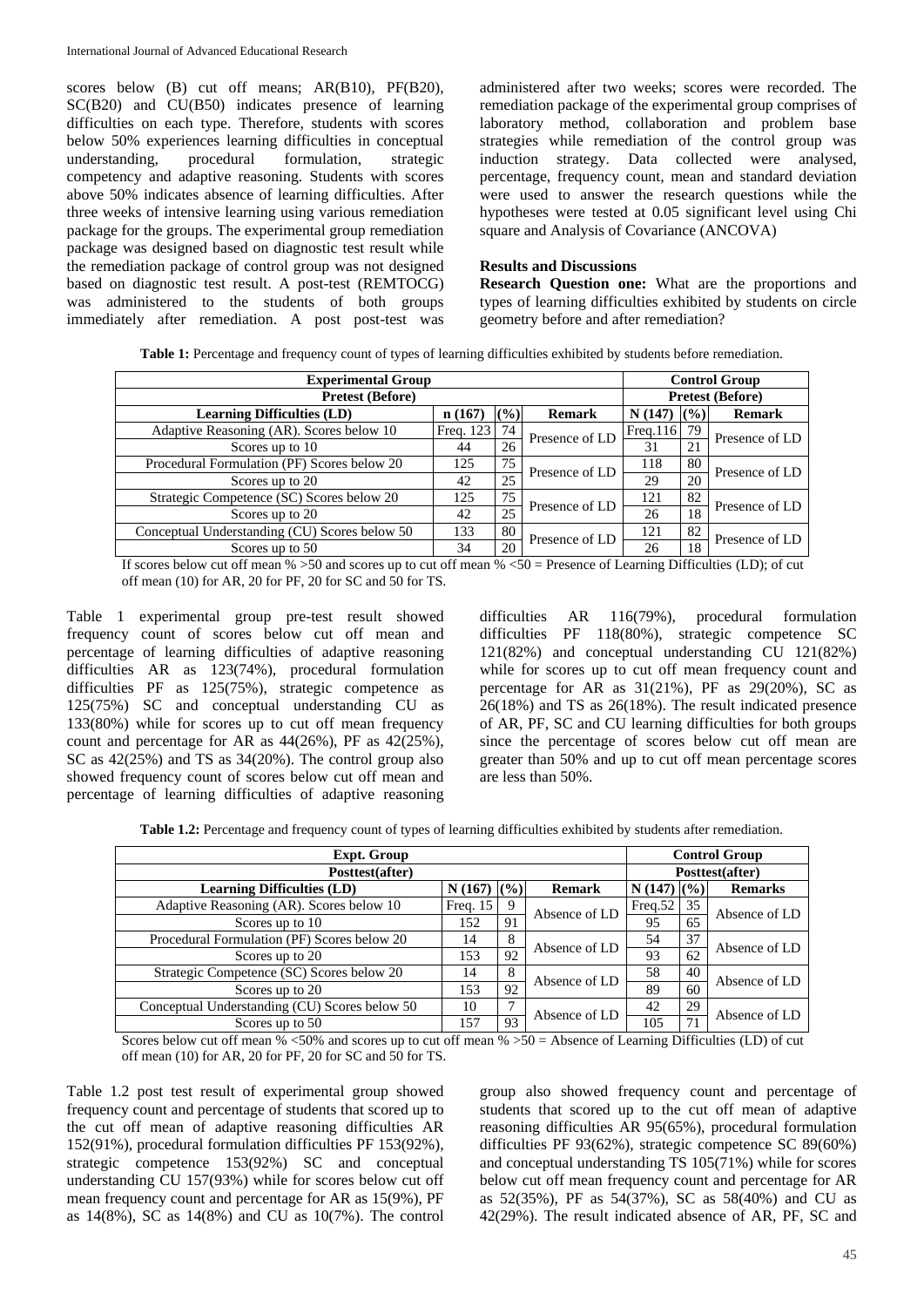CU learning difficulties for both groups since the percentage of scores below cut off mean are less than 50% and scores up to cut off mean are greater than 50%.

The diagnosis result showed that greater number of students of both groups experiences learning difficulties of adaptive reasoning, procedural formulation, strategic competence and conceptual in circle geometry while the remediation result showed few number of students proving remediation appropriate and effective in reduction of learning difficulties experienced by students.

**Research Question two:** What are the mean performance score of students diagnosed and exposed to remediation package designed based on diagnostic test result and those diagnosed but exposed to remediation package not designed based on diagnostic test result?

**Table 2:** Mean and SD of pre-post scores of Experimental and Control groups.

|          |     | <b>Pretest</b> |           | <b>Posttest</b> |           |             |
|----------|-----|----------------|-----------|-----------------|-----------|-------------|
| Group.   |     | Mean $(X)$     | <b>SD</b> | Mean $(X)$      | <b>SD</b> | Mean. Diff. |
| Expt.    | .67 | 40.2           | 7.0       | 65.1            | .1.9      | 24.9        |
| Control. | 147 | 40.9           | 6.5       | 55.1            | 9.7       | 14.         |
| Total    | 314 |                | -         |                 | -         |             |

The findings of table 4.2 showed that the pre-test mean score of the experimental group is (40.2) with SD of (7.0) while that of the control group was  $(40.9)$  with SD of  $(6.5)$ . The post-test mean score of the experimental group is (65.1) with SD of  $(11.9)$  while that of the control group is  $(55.1)$ with SD of (8.0). The mean difference of experimental group is (24.9) which is higher than that of control group of  $(14.1).$ 

Table 2 result showed that the pre-test mean scores of both groups are lower than 50 and with lower standard deviation. The result indicated low performance for both groups. The post test mean score of both groups are above 50. The table showed a mean gain of 24.9 for the experimental group and 14.1 for the control group thereby confirming improvement in the performance of both groups. The result proved that students diagnosed and exposed to remediation package (experimental group) designed based on diagnostic test result scored higher than those diagnosed and exposed to remediation package designed not based on diagnostic test result (control group) with an achievement mean gain (posttest mean difference experimental (65.1) and control group (55.1)) of 10. Therefore, ascertaining diagnosis and remediation package designed based on diagnostic test result suitable for performance enhancement.

**Research Question three:** How does diagnosis and remediation of students learning difficulties on circle geometry based on diagnostic test result affects their retentiveness?

**Table 3:** Mean and SD of test scores of Experimental group indicating level of retentiveness.

| $ Group. $ N |     |                                   |  | Pre-Test Posttest Post-Posttest Mean. Diff. |  |                         |      |     |
|--------------|-----|-----------------------------------|--|---------------------------------------------|--|-------------------------|------|-----|
|              |     |                                   |  |                                             |  | Mean SD Mean SD Mean SD |      |     |
| Expt.        | 167 | $40.2$   7.0   65.1   10.9   66.0 |  |                                             |  |                         | 10.5 | 0.9 |
| Total        | 167 |                                   |  |                                             |  |                         |      |     |

The findings of table 3 showed that the pre-test, post-test mean and SD score of the experimental group was 40.2(7.0) for pre-test; 65.1(10.9); for post-test 66.0(10.9) for post-post test score and mean difference of post-test and post post-test as 0.9.

Table 3 result showed that the mean value of the experimental group for post-test and post post-test are greater than 50 with mean and SD difference of 0.96 (0.4), therefore, proving that students' retentiveness can be improved through diagnosis and remediation using the

appropriate packages designed based on diagnostic test result.

**Hypothesis one:** There is no significant difference in the types and proportions of learning difficulties exhibited by students on circle geometry before and after remediation.

#### **Chi Square result of hypothesis one.**

# **Chi Square Table 4**

| $\mathbf 0$ | E                                       | $O-E$  | $(O-E)^2$ | $(O-E)^2/E$       |
|-------------|-----------------------------------------|--------|-----------|-------------------|
| 31          | 147                                     | $-116$ | 13456     | 91.54             |
| 105         | 147                                     | $-42$  | 1764      | 12.00             |
| 44          | 167                                     | $-123$ | 15129     | 90.59             |
| 152         | 167                                     | $-15$  | 225       | 1.35              |
| 30          | 147                                     | $-117$ | 13689     | 93.12             |
| 97          | 147                                     | $-50$  | 2500      | 17.01             |
| 42          | 167                                     | $-125$ | 15625     | 93.56             |
| 151         | 167                                     | $-16$  | 256       | 1.53              |
| 29          | 147                                     | $-118$ | 13924     | 94.72             |
| 99          | 147                                     | $-48$  | 2304      | 15.67             |
| 42          | 167                                     | $-125$ | 15625     | 93.56             |
| 151         | 167                                     | $-16$  | 256       | 1.53              |
| 26          | 147                                     | $-121$ | 14641     | 99.60             |
| 115         | 147                                     | $-32$  | 1024      | 6.97              |
| 34          | 167                                     | $-133$ | 17689     | 105.92            |
| 157         | 167                                     | $-10$  | 100       | 0.60              |
|             |                                         |        |           | $\Sigma = 819.27$ |
|             | $\Sigma$ (O-E) <sup>2</sup> /E = 819.27 |        |           |                   |

 $X^2 = \sum (O-E)^2 / E$ 

 $X^2 = 819.27$ .

Degree of freedom =  $(c-1)$   $(r-1)$  where  $c = \text{column}$ ,  $r = \text{row}$ ;  $(16-1)$   $(4-1) = (15)$   $(3) = 45$ ; the critical  $X2 = 61.66$  and the calculated  $X2 = 819.27$ ; the critical  $X^2 = 16.92$  and the calculated  $X^2 = 819.27$ , since the calculated chi square value is greater than the critical chi square value at 0.05 significant level, then we reject the null hypothesis of no significant difference and accept the alternative indicating that there is a significant difference in the types and proportions of learning difficulties (adaptive reasoning, procedural formulation, strategic competence and conceptual understanding) exhibited by students on circle geometry before and after remediation.

**Hypothesis two:** There is no significant difference between the performance of students diagnosed and exposed to remediation package designed based on diagnostic test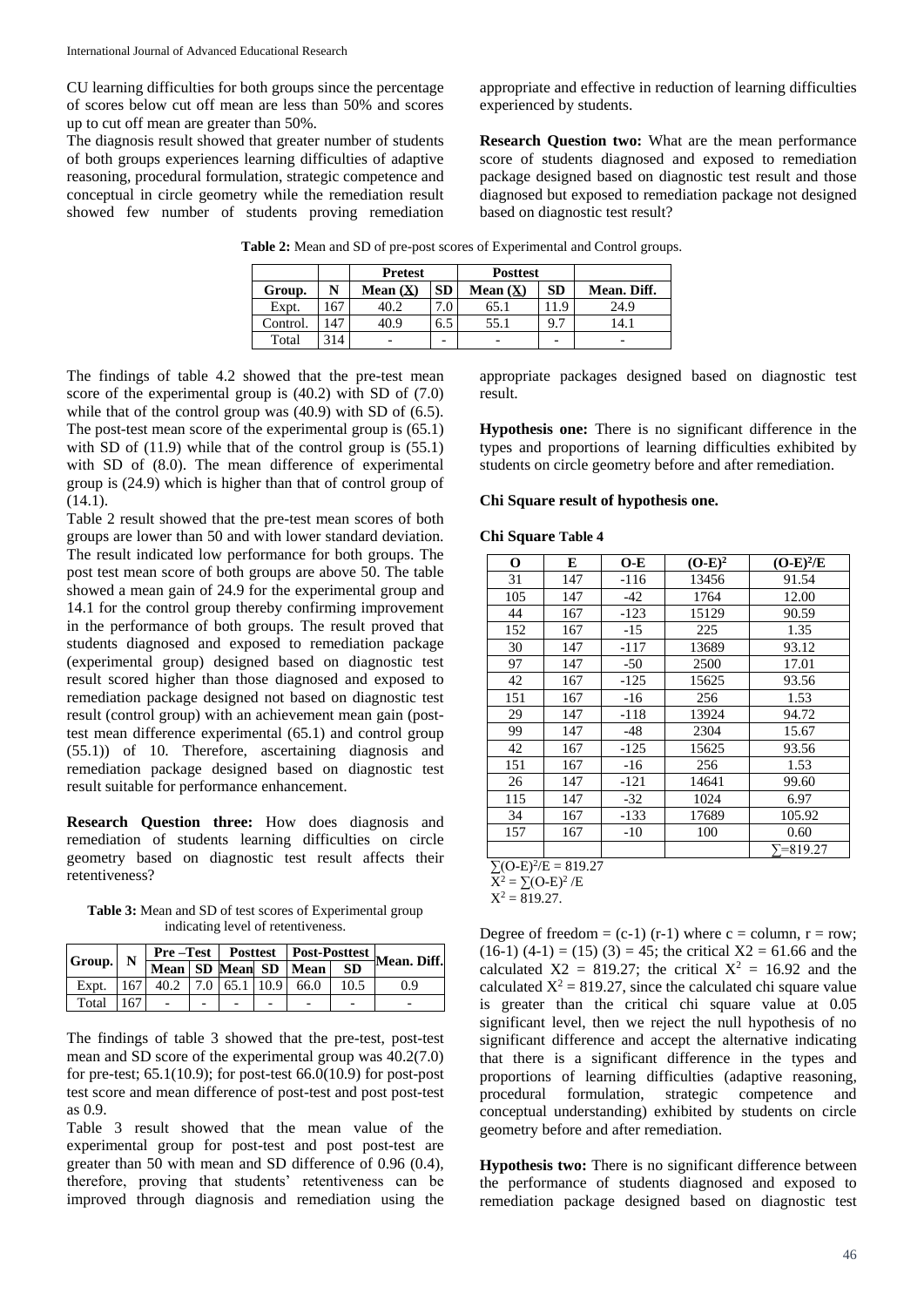result and those diagnosed but exposed to remediation package not designed based on diagnostic test result.

| Dependent Variable: Performance. |                                |     |                  |              |      |                            |  |  |  |
|----------------------------------|--------------------------------|-----|------------------|--------------|------|----------------------------|--|--|--|
| <b>Source</b>                    | <b>Type III Sum of Squares</b> |     | df   Mean Square | F            | Sig. | <b>Partial Eta Squared</b> |  |  |  |
| Corrected Model                  | 14688.678 <sup>a</sup>         |     | 7344.339         | 103.379 .000 |      | .399                       |  |  |  |
| Intercept                        | 8501.988                       |     | 8501.988         | 119.674 .000 |      | .278                       |  |  |  |
| Pre test                         | 6945.631                       |     | 6945.631         | 97.767       | .000 | .239                       |  |  |  |
| Group                            | 8562.679                       |     | 8562.679         | 120.528,000  |      | .279                       |  |  |  |
| Error                            | 22094.354                      | 311 | 71.043           |              |      |                            |  |  |  |
| Total                            | 1182112.000                    | 314 |                  |              |      |                            |  |  |  |
| Corrected Total                  | 36783.032                      | 313 |                  |              |      |                            |  |  |  |

**Table 4:** ANCOVA result of Hypothesis two. Tests of Between-Subjects Effects

a. R Squared =.399 (Adjusted R Squared =.395)

The ANCOVA result of table 4 showed a calculated significant value of (.000) which is less than the 0.05 therefore, there is a significant difference between the performance of students diagnosed and exposed to remediation package designed based on diagnostic test result and those diagnosed, exposed to remediation package not designed based on diagnostic test result.

**Hypothesis three:** There is no significant difference in the retentiveness of students on circle geometry after diagnosis and remediation based on diagnostic test result.

| <b>Tests of Between-Subjects Effects</b> |                                        |     |                           |      |      |                                 |  |  |  |  |
|------------------------------------------|----------------------------------------|-----|---------------------------|------|------|---------------------------------|--|--|--|--|
| <b>Dependent Variable: Retentiveness</b> |                                        |     |                           |      |      |                                 |  |  |  |  |
| <b>Source</b>                            | Type III Sum of Squares df Mean Square |     |                           |      |      | <b>Sig. Partial Eta Squared</b> |  |  |  |  |
| Corrected Model                          | .362 <sup>a</sup>                      |     | .362                      | .003 | .957 | .000                            |  |  |  |  |
| Intercept                                | 1276095.883                            |     | 1276095.883 10083.212.000 |      |      | .968                            |  |  |  |  |
| VAR00002                                 | .362                                   |     | .362                      | .003 | .957 | .000                            |  |  |  |  |
| Error                                    | 42016.754                              | 332 | 126.556                   |      |      |                                 |  |  |  |  |
| Total                                    | 1318113.000                            | 334 |                           |      |      |                                 |  |  |  |  |
| Corrected Total                          | 42017.117                              | 333 |                           |      |      |                                 |  |  |  |  |
| $\sim$ $\sim$ $\sim$                     |                                        |     |                           |      |      |                                 |  |  |  |  |

**Table 5:** ANCOVA result of Hypothesis three

a. R Squared  $= .000$  (Adjusted R Squared  $= -.003$ )

The result of table 5 showed that the calculated significant is (0.957) which is greater than 0.05 significant accepted level, therefore, there is no significant difference in the retentiveness of students on circle geometry after diagnosis and remediation based on diagnostic test result.

#### **Discussion of Findings**

The analyses result of the current study established the need for diagnoses and remediation of students' learning difficulties for better achievement in the study of Mathematics. The result proved that students' poor performance in Mathematics are as a result of learning difficulties. It was identified in the study, types of learning difficulties experienced by students (adaptive reasoning, procedural formulation, strategic competence and conceptual understanding difficulties) on circle geometry and the effect of remediation. The study also confirmed the necessity of designing a remediation package based on the type of identified learning difficulties and the effectiveness of laboratory, problem solving base and collaboration strategies in the remediation of learning difficulties experienced by students on circle geometry. The study gives a clear picture of the major problem in the teaching/learning of Mathematics in our secondary schools were teachers adhere to traditional teaching method; remediating students without diagnoses or not based on diagnostic test result and use of inappropriate teaching strategies.

The result of table 1 and 1.2 proved the presence of learning difficulties of adaptive reasoning (AR), procedural formulation (PF), strategic competence (SC) and conceptual understanding (CU) among students. The proportion and

percentage of students with scores below the assigned cut off mean scores AR(AR0), PF(B20), SC(B20), CU(B50) for the identified learning difficulties were higher than those with scores above assigned cut off mean scores AR(SC0), PF(A20), SC(A20), CU(A50) before remediation; and after remediation the number of students with scores below assigned average scores AR(AR0), PF(B20), SC(B20), CU(B50) were reduced, causing an increase in the number and percentage of students that scored above assigned average scores  $AR(A10)$ ,  $PF(A20)$ ,  $SC(A20)$ ,  $CU(A50)$ , thereby confirming reduction or elimination of learning difficulties experienced by students. This was ascertained with the chi square result of hypothesis one proving that there is a significant difference in the proportion of learning difficulties exhibited by students<sup>5</sup> before and after remediation. This is supported by the study of Adindu,  $(2016)$  <sup>[1]</sup> that greater number of students' experiences learning difficulties on circle theorem before remediation which she attributed as the causal factor of poor performance among them. The findings were also supported by the study of Jaja,  $(2018)$ <sup>[10]</sup> that a higher proportion of senior secondary students' experiences learning difficulties on some topics of the senior secondary Mathematics curriculum which circle geometry was among. The findings agreed with the findings of Tall and Razali, (2014)<sup>[18]</sup>, they identified thinking process as one of the difficulties experienced by students in Mathematics attributing it as the major cause of poor performance on the subject. They recommended the use of higher-level learning strategies in the teaching of Mathematics content and procedures. The study also agrees with the findings in the study of Syukriani,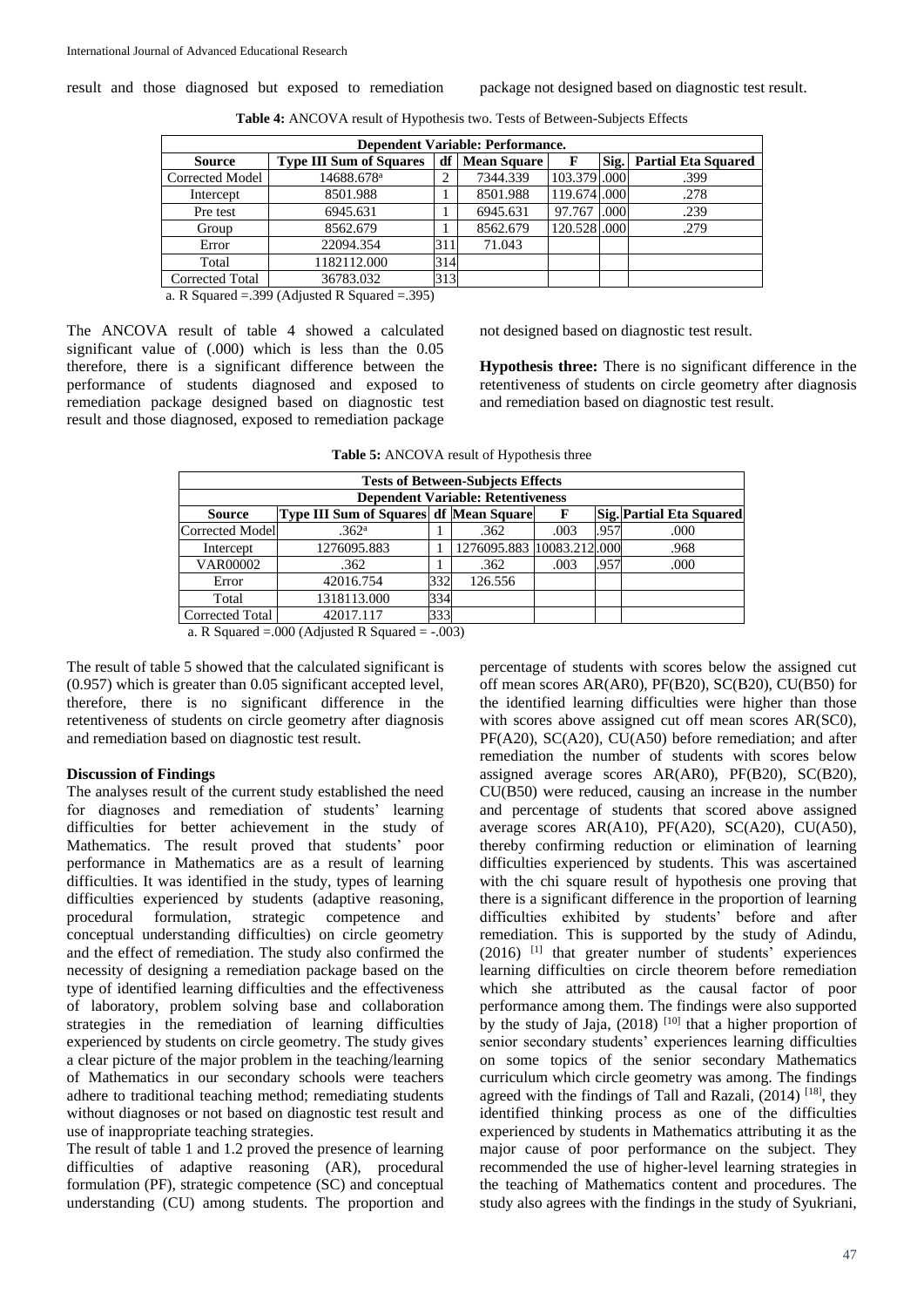Juniati and Siswonu (2017) [17]; which identified adaptive reasoning difficulty as a learning difficulty experienced by students. The study is also in line with the study of Hlabane,  $(2017)$ <sup>[9]</sup> who identified higher order thinking skills as part of Mathematics learning difficulties experienced by students that requires remediation. This is in harmony with the study of Uja, (2017) <sup>[19]</sup> that students' experiences difficulty in procedural deduction and improved after remediation. The findings also agree with the work of George and Charles-Ogan  $(2015)$  [5], they identified process difficult experienced by students as the casual factor of students Mathematics errors that leads to failure in problem solving. The findings are in accord with the findings of Adindu (2016) [1] and Syukriani, Juniati and Siswonu (2017) [17]; they identified strategic competence difficulty as a learning difficulty experienced by students with an improvement after remediation. This is in line with the study results of Opitz, Freesmann and Prediger (2016) <sup>[16]</sup>; Adindu, (2016) <sup>[1]</sup>; Halbane, (2017) and Okafor (2016) in their diagnoses of learning difficulties experienced by students identified conceptual understanding as one and its improvement after remediation confirmed with a positive change on students' performance. George and Charles-Ogan (2015) [5] in their study identified conceptual understanding problem as one of the causal factors of Mathematics error exhibited by students that results into failure in solving Math problem correctly.

# **Students performance, diagnosis and remediation**

The findings are in congruence with the study results of Adindu,  $(2016)$  <sup>[1]</sup> and Uja,  $(2017)$  <sup>[19]</sup> that diagnosis and remediation using effective strategies improves students' performance in Mathematics. It is also in pact with the study of Yusha'u (2013) proving increase in students' performance after remediation of diagnosed learning difficulties (dyslexia and dyscalculia) using effective strategies. The study is in line with the work of Ajogbeje and Falorinso,  $(2012)$  <sup>[2]</sup> on improved performance in Mathematics by remediation of students' using appropriate strategies based on feedbacks. The remediation package comprises of laboratory method, collaboration and problem base strategies which its application resulted into positive change in performance. The findings are in agreement with the study of Okigbo and Osuama,  $(2012)$ <sup>[13]</sup> and Fima,  $(2017)$ <sup>[6]</sup> that the teaching of trigonometry using laboratory and problem base strategies has a positive influence on students' performance. Also supported were the studies of Awaja,  $(2015)$ <sup>[3]</sup> and Chales-Ogan,  $(2014)$ <sup>[7]</sup>, confirming improved performance on Mathematics using collaboration and problem base strategies.

# **Retentiveness and students' Diagnosis and remediation of learning difficulties.**

The analysis result of the study is in line with the findings of Adindu,  $(2016)$ <sup>[1]</sup>; and Uja,  $(2017)$ <sup>[19]</sup> proving diagnosis and remediation of learning difficulties of positive influence to students' level of retention. Fima,  $(2017)$  <sup>[6]</sup> in his study proved that the use of laboratory improves students' retention in trigonometry and Awaja (2015) <sup>[3]</sup> proving collaboration and problem base improves retention, are also in line with the current study.

# **Conclusion**

It was established from the findings of this study that

students with identified learning difficulties of adaptive reasoning, procedural formulation, strategic competence and conceptual understanding if remediated using the appropriate instructional package designed based on diagnosis test result improves their performance and retentiveness.

#### **Recommendations**

- 1. Mathematics teachers should be encouraged and effectively trained on how to diagnose and remediate students with learning difficulties in Mathematics using appropriate teaching methods together with strategies. This will enhance better performance and retentiveness in Mathematics.
- 2. Curriculum planners should take cognizance of diagnosis and remediation of learning difficulties using innovative strategies and incorporate them when designing curriculum.
- 3. Educational stakeholders should organize workshops, seminars where in-service Mathematics teachers could be trained on how to diagnose and remediate learning difficulties experienced by students.
- 4. Mathematics teachers should join professional bodies like Mathematics Association of Nigeria (MAN) where they can be sensitized and enlightened on contemporary skills in lesson delivery to ensure students optimal achievement in Mathematics.

#### **References**

- 1. Adindu CJ. Diagnosis and Remediation of Learning Problems in Geometry among Junior Secondary School Students in Enugu Metropolis. Unpublished PhD Dissertation, University of Nigeria Nsuka, 2016.
- 2. Ajogbeje OJ, Folorunso A. Effect of Feedback and Remediation on Students' Achievement in Junior Secondary School Mathematics. International Educational Studies. 2012; 5(5): ISSN 1913-9020.
- 3. Awaja J. Gender differences in Mathematics achievement and retention using collaborative and problem base strategies in Abia state Nigeria. Unpublished Ph.D thesis Abia State University, 2015.
- 4. Aysen O. Misconceptions in Geometry and suggested solution for seventh grade students. International Journal of New Trend in Art, Sports and Science Education. 2012; 1(4):1-13.
- *5.* Charles-Ogan G. Mathematics laboratory and students' conception of mensuration using collaborative approaches in Rivers State. Journal of International Academic Research for Multidisciplinary. 2014; 2(7):245-257.
- 6. Fima, Z. Laboratory and problem base instructional strategies on students' performance and retention in trigonometry in Abia state Nigeria. American Journal of Educational Research. 2017; 5(7):717-724.
- 7. George NR Charles-Ogan, G. Remediating Students' Misconception and Errors in Mathematics via West African Examination Council's Chief Examiners Report. The journal of Mathematical association of Nigeria. 2015; 40(1):241-248.
- 8. Hewson PW, Thorley NR, Adegu IK, Adegun BO. Students and Teachers view of difficult areas in Mathematics syllabus: Basic requirement for science and engineering education. Journal of Education and Practice. ISSN 2222 (paper) ISSS-288x(online). 1989;